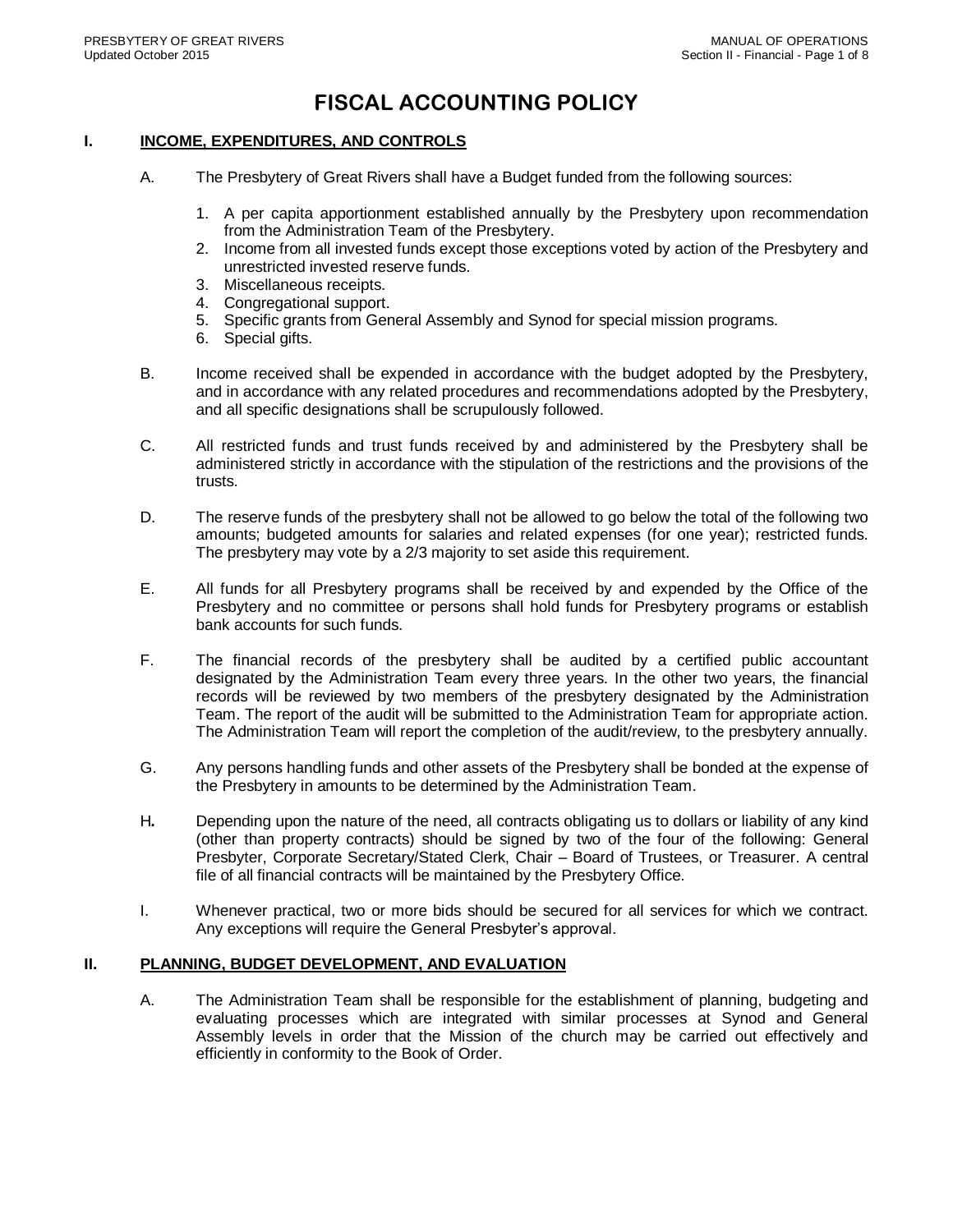- B. The Administration Team shall be responsible for coordinating and integrating the budgets proposed by each organizational unit in developing and using appropriate procedures involved in planning, budgeting, and evaluating the fulfillment of their responsibilities.
- C. The Administration Team shall present the budget to the Presbytery Assembly for its action.

## **III. BUDGET ADMINISTRATION**

- A. Requests from any group for substantial changes in allocations above budget amounts, during the course of the year shall be presented to the Administration Team for approval.
- B. Administration of the Budget
	- 1. Expenses must be kept within the total of assigned budget limitations. Additional expenditures above the total budget can be made only with the approval of the Administration Team.

## **IV. GENERAL BUSINESS PRACTICES**

## A. Check Writing

- 1. All Presbytery checks shall be written in the Presbytery office and no check shall be written without a substantiating voucher signed by the authorized person(s) or in the case of regular and recurring payments, approved by action.
- 2. All checks and other obligations shall be signed by the Treasurer or, in the event of the Treasurer's inability, by such other person as the Board of Trustees shall have designated.

## B. Approval of Invoices and Vouchers

- 1. The General Presbyter shall have general authority to approve vouchers to authorize expenditures. The Treasurer shall have general authority to approve vouchers to authorize expenditures in the absence of the General Presbyter.
- 2. No voucher shall be approved and no check shall be issued except for expenditures which are a) within the authorized budget or b) otherwise have been approved by the action of the Administration Team.

# C. Purchases

- 1. Office expenditures shall be administered by the Senior Administrative Assistant**.**
- 2. Any single purchase exceeding \$500.00 for equipment or supplies shall receive prior approval by the General Presbyter.

#### D. Financial Statements

1. The Treasurer shall be responsible for the preparation and submission at each meeting of the Administration Team a statement of receipts and disbursements as compared to the budget for the most recent month ended.

# **V. INVESTMENT POLICIES**

A. Investment Policy

As a general policy liquid cash reserves in an amount equal to three months of the budgeted expenses shall be maintained.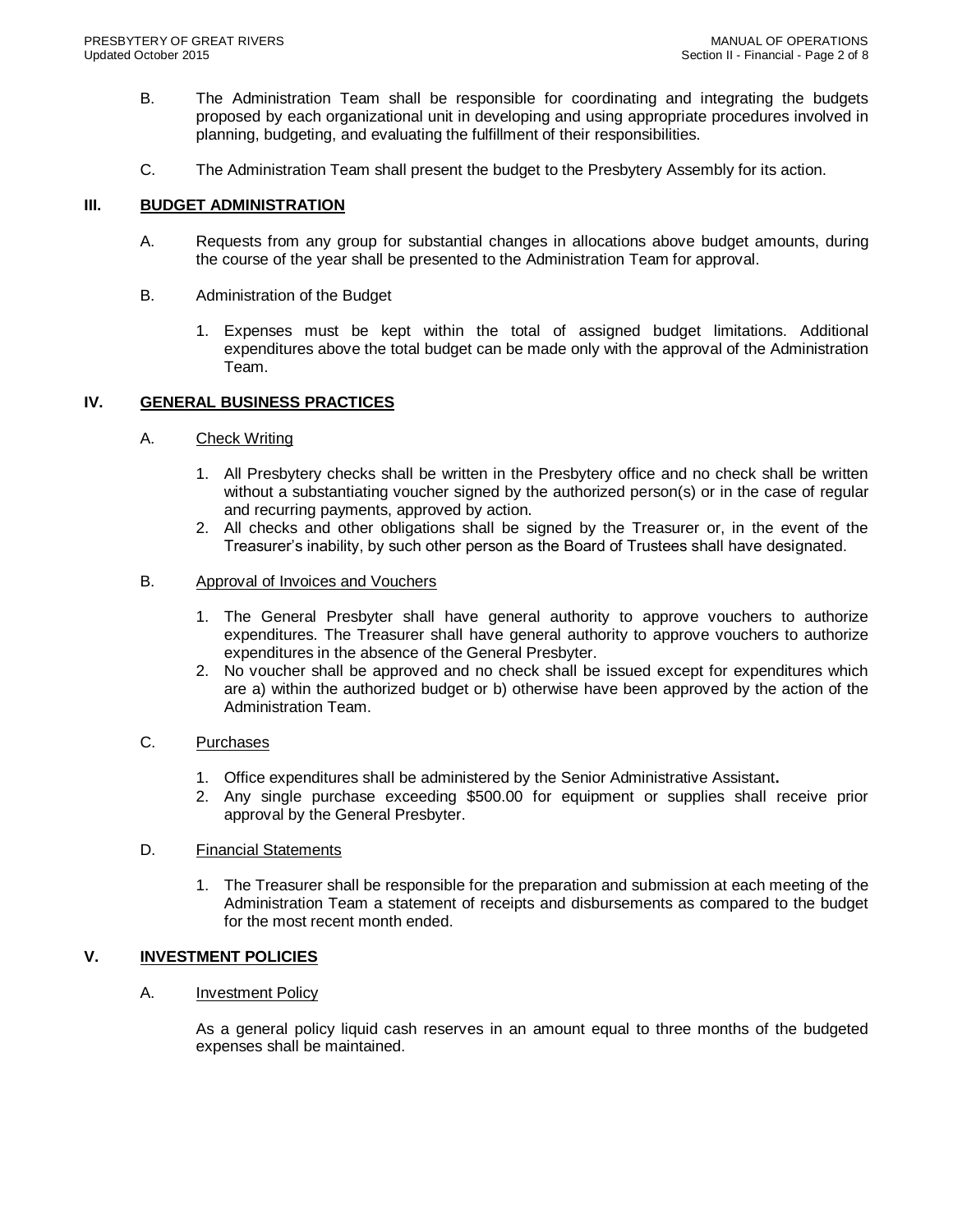- B. General funds and balances above current maximum needs shall be invested in a mix of FDIC insured savings, secured funds, money markets, bonds and/or socially responsible securities not to exceed the following percentages:
	- 1. Equities maximum of 65% High-quality, socially responsible, marketable securities.
	- 2. Bonds maximum of 40% Taxable, fixed income securities that have and investment-grade rating of Baa or higher and possess a liquid secondary market.
	- 3. Money Market Funds maximum of 30% Quality money market fund that will be utilized for liquidity needs whose purpose is to seek a high current income and principal stability.
	- 4. Secured Funds maximum of 30% Money deposited at a local bank that is secured by bank assets.
- C. The Administration Team will retain the services of Investment Managers, who possess the necessary specialized research facilities and skilled staff to assure the expertise regarding current financial markets for investments. The Administration Team will allow the Investment Managers full discretion within the scope of the above mutually agreed upon investment guidelines.
- D. The Administration Team shall serve as an investment advisory committee to the Treasurer and Accountant. The Administration Team or its appointed sub-committee of the team will meet with investment advisors annually to evaluate the performance of the Investment/Trust Firms.

# **VI. FULLY ACCOUNTABLE EXPENSE REIMBURSEMENT PLAN**

The Presbytery of Great Rivers maintains a fully accountable expense reimbursement plan for its "employees" (see definition below) and volunteers, in accordance with the rules and regulations of the Internal Revenue Service. These regulations provide that an employee "need not report on his/her tax return" expenses paid or incurred by the employee solely for the benefit of the presbytery for which such employee is required to and does account to the presbytery and which are charged directly or indirectly to the presbytery. Accordingly, all property, goods and services purchased under this accountable expense reimbursement plan belong to the presbytery, not the individual.

In addition to the rules and regulations of the IRS, the following requirements for expense reimbursement apply.

- 1. All mileage expenses will be reimbursed at the applicable effective IRS rate. Documentation must accompany the request that lists the time and place, miles driven, identification of business and statement of business purpose.
- 2. Receipts are required for reimbursement of expenses.
- 3. Requests for reimbursement for meals, travel, lodging and related expenses must include the business relationship among the parties to sufficiently explain the business purpose and why the expense was incurred on behalf of the presbytery.
- 4. Requests for reimbursement will be made on an expense voucher, signed by the payee, approved in the same manner required for all checks and submitted for payment. Reimbursement requests should be approved by someone other than the payee.
- 5. Requests for reimbursement must be made promptly. (No expense will be reimbursed if submitted more than 60 days after expenses is paid or incurred by the employee)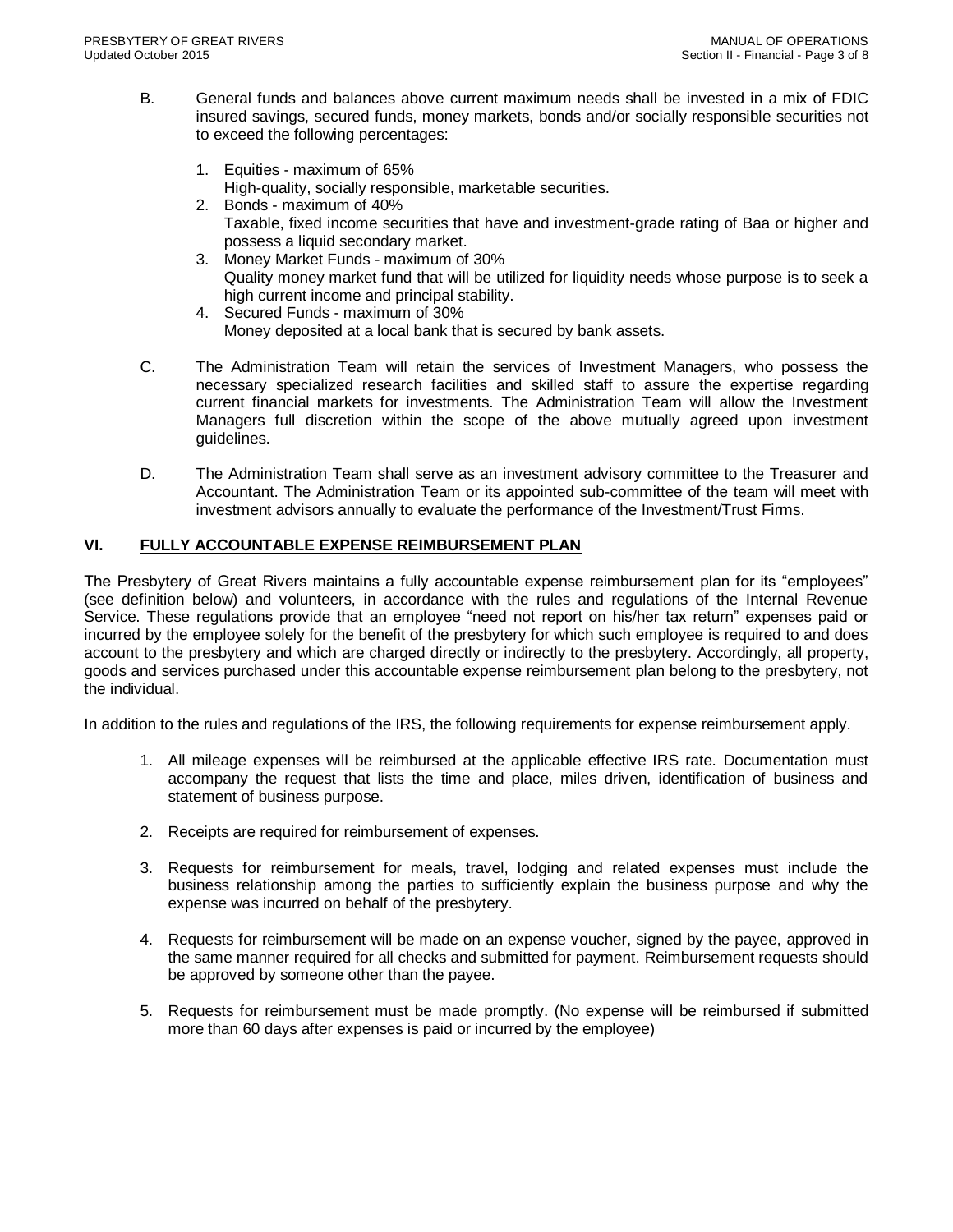- 6. Original receipts and documentation of the request for reimbursement will be retained by the presbytery to substantiate the expense. Examples of reimbursable business expenses include local transportation, overnight travel (including lodging and meals), books and subscriptions, education, and profession dues.
- 7. For purposes of this policy, the term "employee" includes Executive Staff, Support Staff and Contract Staff.

## **VII. PROPERTY AND LOAN POLICY**

As a church, we own property and other capital assets as a tool to carry out the mission of Christ's Church. Each congregation holds property in trust for the work of Christ in the name of the Presbyterian Church (U.S.A.) within the mission of the universal church Christ established. In the exercise of its trust it is accountable to the Presbytery which represents the interest not only of the church at large but also of former members and participants of the congregation whose offerings and sacrificial gifts helped establish and maintain the congregation in previous times.

Therefore, each congregation is obligated to have approval of Presbytery when it seeks to lease, sell, encumber or buy with an encumbrance any property. The role of Presbytery is to ensure that the proposal is fiscally sound and that it will serve to further the kingdom of God.

Therefore, as a basis for its approval, Presbytery will ordinarily review the legal documents, issues of value, questions of strategy, modes of payment and/or proposed uses of capital assets converted to cash in a sale. (Presbytery is not ordinarily directly involved in the transaction although its approval is legally required. However, within the church, it will commonly assure repayment to other governing bodies of this denomination when they make a loan to one of our congregations).

Any request for commitment of Presbytery funds for a congregational transaction will require a lengthy and intensive review of its strategic importance and viability, and of the fiscal soundness of the proposal.

According to the Bylaws of the Presbytery (Article VII), the Administration Team shall:

- 1. Receive, hold, encumber, manage and transfer real and personal property;
- 2. Act on requests from local churches dealing with loans, purchases of property and sales, all of which need Presbytery approval;
- 3. Review the report of the professional auditors and recommend its acceptance by the Presbytery and the adoption of the auditor's recommendations by the Presbytery;
- 4. Facilitate the management of the Presbytery's civil affairs in such manner as may be directed by the Presbytery and according to the Constitution of the Presbyterian Church (U.S.A.) and the laws of the State of Illinois.
- 5. Receive, for the Presbytery, requests by a particular church (or board of other organization with the Presbytery) to sell, lease or encumber any of its real property, or to buy real property subject to an encumbrance, and shall make appropriate recommendations to the Presbytery. (For property of value less than half the annual total contribution of the church, for a church not currently in debt to or receiving financial assistance from Presbytery, Synod, or General Assembly, the Trustees are authorized at their discretion to provide approval, and will report any such actions to the Presbytery).

Each particular church in order to sell, lease or obtain a loan on real property, or to buy subject to encumbrance, must obtain approval of its Session and of the Congregation, and submit one copy of an Information Form - Real Property Action to the Stated Clerk of the Presbytery.

Each particular church shall provide to the Stated Clerk of Presbytery, a Church Trustees Annual Report as of 31 December each year.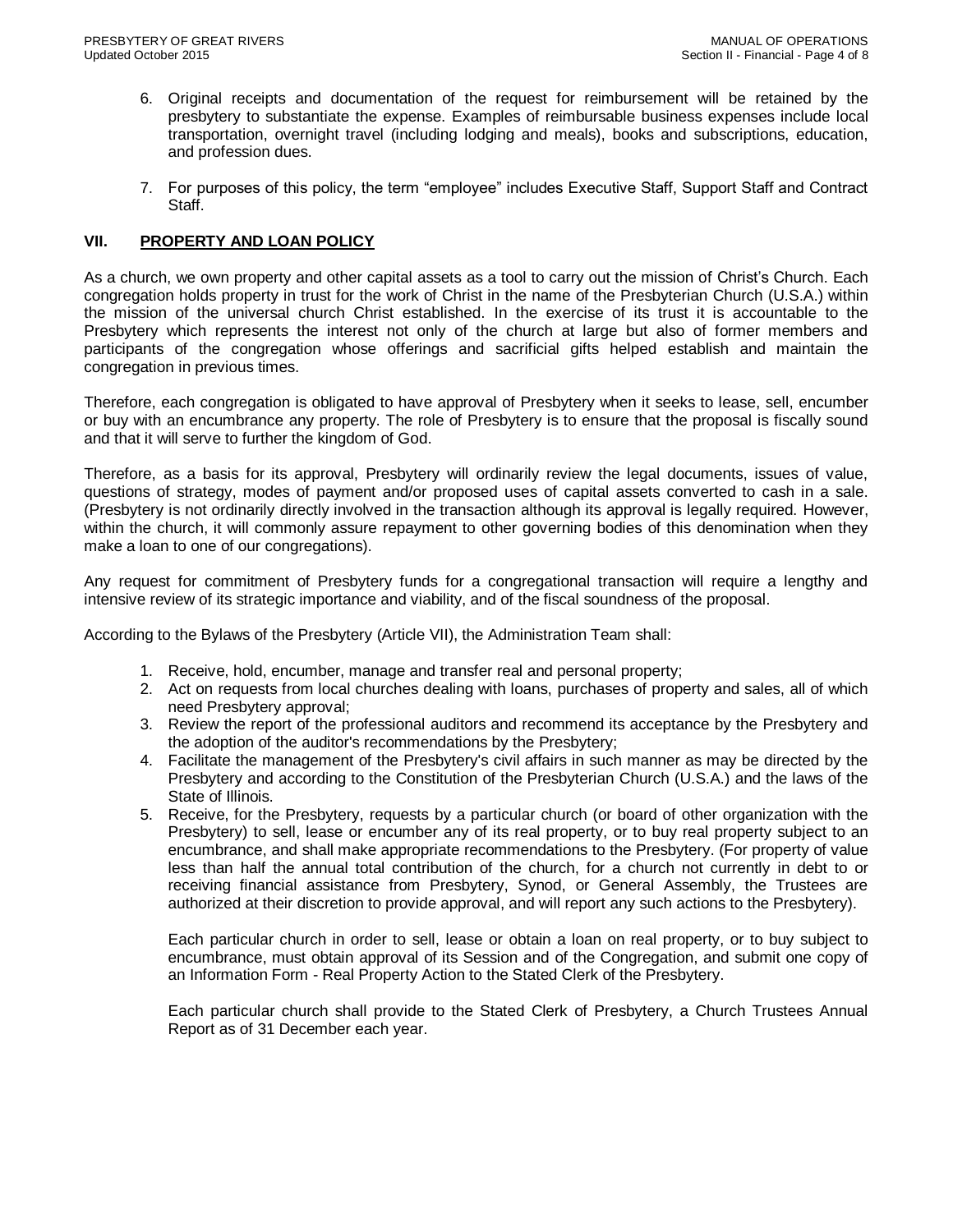# **INFORMATION FORM ON REAL ESTATE PROPERTY FOR**

|    | SALE<br><b>LEASE</b>                                                                                                                                                                                                           |
|----|--------------------------------------------------------------------------------------------------------------------------------------------------------------------------------------------------------------------------------|
| a. |                                                                                                                                                                                                                                |
| b. | Action for which approval is requested: Sell Sell Sell Lease                                                                                                                                                                   |
| c. |                                                                                                                                                                                                                                |
| d. |                                                                                                                                                                                                                                |
|    |                                                                                                                                                                                                                                |
|    |                                                                                                                                                                                                                                |
|    | 2. Is it adjacent or near currently used property?<br>2. Is it adjacent or near currently used property?                                                                                                                       |
|    |                                                                                                                                                                                                                                |
|    |                                                                                                                                                                                                                                |
| е. |                                                                                                                                                                                                                                |
|    |                                                                                                                                                                                                                                |
| f. |                                                                                                                                                                                                                                |
|    |                                                                                                                                                                                                                                |
|    | 1. Appraised value \$                                                                                                                                                                                                          |
|    | 2. Selling price \$                                                                                                                                                                                                            |
|    |                                                                                                                                                                                                                                |
|    |                                                                                                                                                                                                                                |
|    |                                                                                                                                                                                                                                |
|    |                                                                                                                                                                                                                                |
|    | 7. B/Ls ability to meet terms of contract: entries and the set of the set of the set of the set of the set of the set of the set of the set of the set of the set of the set of the set of the set of the set of the set of th |
| g. |                                                                                                                                                                                                                                |
| h. |                                                                                                                                                                                                                                |
|    | 1. Number of people in attendance at meeting:                                                                                                                                                                                  |
|    | 2. Number of "Yes" votes: Number of "No" votes: (Preferably taken by ballot)                                                                                                                                                   |
|    | Signature<br>(Clerk of Session)                                                                                                                                                                                                |
|    |                                                                                                                                                                                                                                |
|    | Date of Administration Team Action: Nation: Nation: National Administration Team Action:                                                                                                                                       |
| k. | Date of Presbytery Action:                                                                                                                                                                                                     |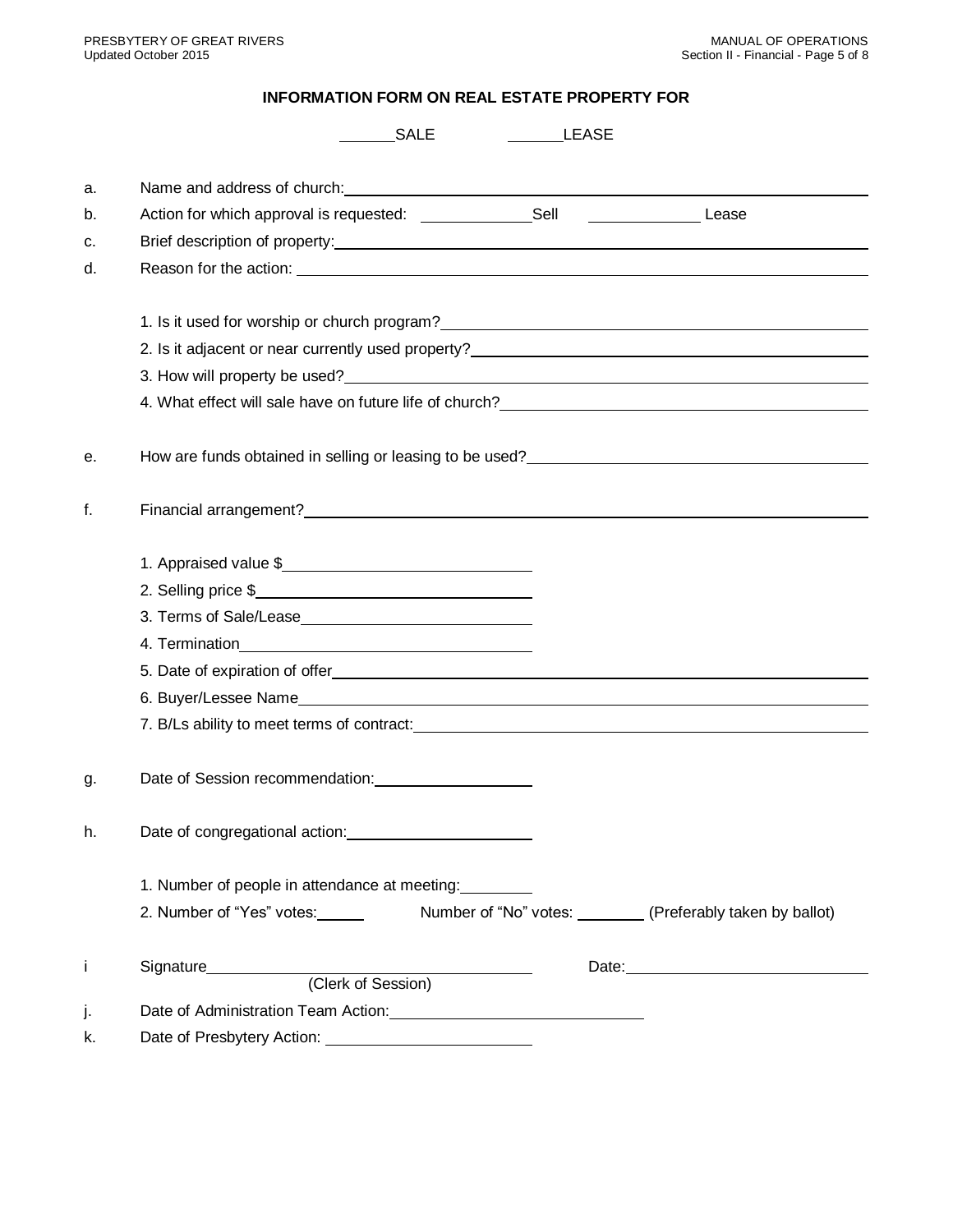# **INFORMATION FORM FOR REAL ESTATE PROPERTY**

|    | <b>PURCHASE</b>                                                                                                                                                                                                                      |  | <b>MORTGAGE</b> |                            |  |  |  |
|----|--------------------------------------------------------------------------------------------------------------------------------------------------------------------------------------------------------------------------------------|--|-----------------|----------------------------|--|--|--|
| a. |                                                                                                                                                                                                                                      |  |                 |                            |  |  |  |
| b  |                                                                                                                                                                                                                                      |  | Mortgage        | Other Loan                 |  |  |  |
| c. | Brief description of property and/or project: <b>with the set of the set of the set of the set of the set of the set of the set of the set of the set of the set of the set of the set of the set of the set of the set of the s</b> |  |                 |                            |  |  |  |
|    |                                                                                                                                                                                                                                      |  |                 | (Attach legal description) |  |  |  |
| d. | Reason for the action and long term effect on the life of the church________________________________                                                                                                                                 |  |                 |                            |  |  |  |
|    | Total cost \$                                                                                                                                                                                                                        |  |                 |                            |  |  |  |
| е. | Financial arrangement?                                                                                                                                                                                                               |  |                 |                            |  |  |  |
|    | 1. Appraised value/estimated cost: \$                                                                                                                                                                                                |  |                 |                            |  |  |  |
|    | 2. Contract price: \$                                                                                                                                                                                                                |  |                 |                            |  |  |  |
|    | 3. Terms of contract: <u>example and contract</u> and contract of the series of contract in the series of the series of the series of the series of the series of the series of the series of the series of the series of the serie  |  |                 |                            |  |  |  |
|    |                                                                                                                                                                                                                                      |  |                 |                            |  |  |  |
|    |                                                                                                                                                                                                                                      |  |                 |                            |  |  |  |
|    |                                                                                                                                                                                                                                      |  |                 |                            |  |  |  |
|    | Source of funds to be used in meeting this obligation: example and the state of funds to be used in meeting this obligation:                                                                                                         |  |                 |                            |  |  |  |
|    |                                                                                                                                                                                                                                      |  |                 |                            |  |  |  |
|    |                                                                                                                                                                                                                                      |  |                 |                            |  |  |  |
|    | Schedule for payments/approximate date of final payment: ________________________                                                                                                                                                    |  |                 |                            |  |  |  |
|    |                                                                                                                                                                                                                                      |  |                 |                            |  |  |  |
|    | Evidence of ability to repay loan and maintain adequate cash flow: ________________________________                                                                                                                                  |  |                 |                            |  |  |  |
|    | Amount of loan (if any): \$                                                                                                                                                                                                          |  |                 |                            |  |  |  |
| f. | Current mortgages and any other indebtedness on the part of a church obtaining a loan:                                                                                                                                               |  |                 |                            |  |  |  |
|    | 1. Principal Outstanding _________________ Payment Schedule________________ Frequency______________                                                                                                                                  |  |                 |                            |  |  |  |
|    |                                                                                                                                                                                                                                      |  |                 |                            |  |  |  |
|    | 2. Principal Outstanding __________________ Payment Schedule_____________________ Frequency______________                                                                                                                            |  |                 |                            |  |  |  |
|    |                                                                                                                                                                                                                                      |  |                 |                            |  |  |  |
|    | Total of current debt servicing payments: Per month                                                                                                                                                                                  |  |                 | <b>Example Per year</b>    |  |  |  |
|    | Are they current?                                                                                                                                                                                                                    |  |                 |                            |  |  |  |
| g. | Date of Session recommendation: ______________________                                                                                                                                                                               |  |                 |                            |  |  |  |
| h. | Date of congregational action: <u>contained and a set of congregational</u>                                                                                                                                                          |  |                 |                            |  |  |  |
|    | 1. Number of people in attendance at meeting:                                                                                                                                                                                        |  |                 |                            |  |  |  |
|    |                                                                                                                                                                                                                                      |  |                 |                            |  |  |  |
| i. |                                                                                                                                                                                                                                      |  |                 |                            |  |  |  |
|    | (Clerk of Session)                                                                                                                                                                                                                   |  |                 |                            |  |  |  |
|    |                                                                                                                                                                                                                                      |  |                 |                            |  |  |  |
| J. | Date of Administration Team Action: <u>contained a series of Administration Team Action:</u>                                                                                                                                         |  |                 |                            |  |  |  |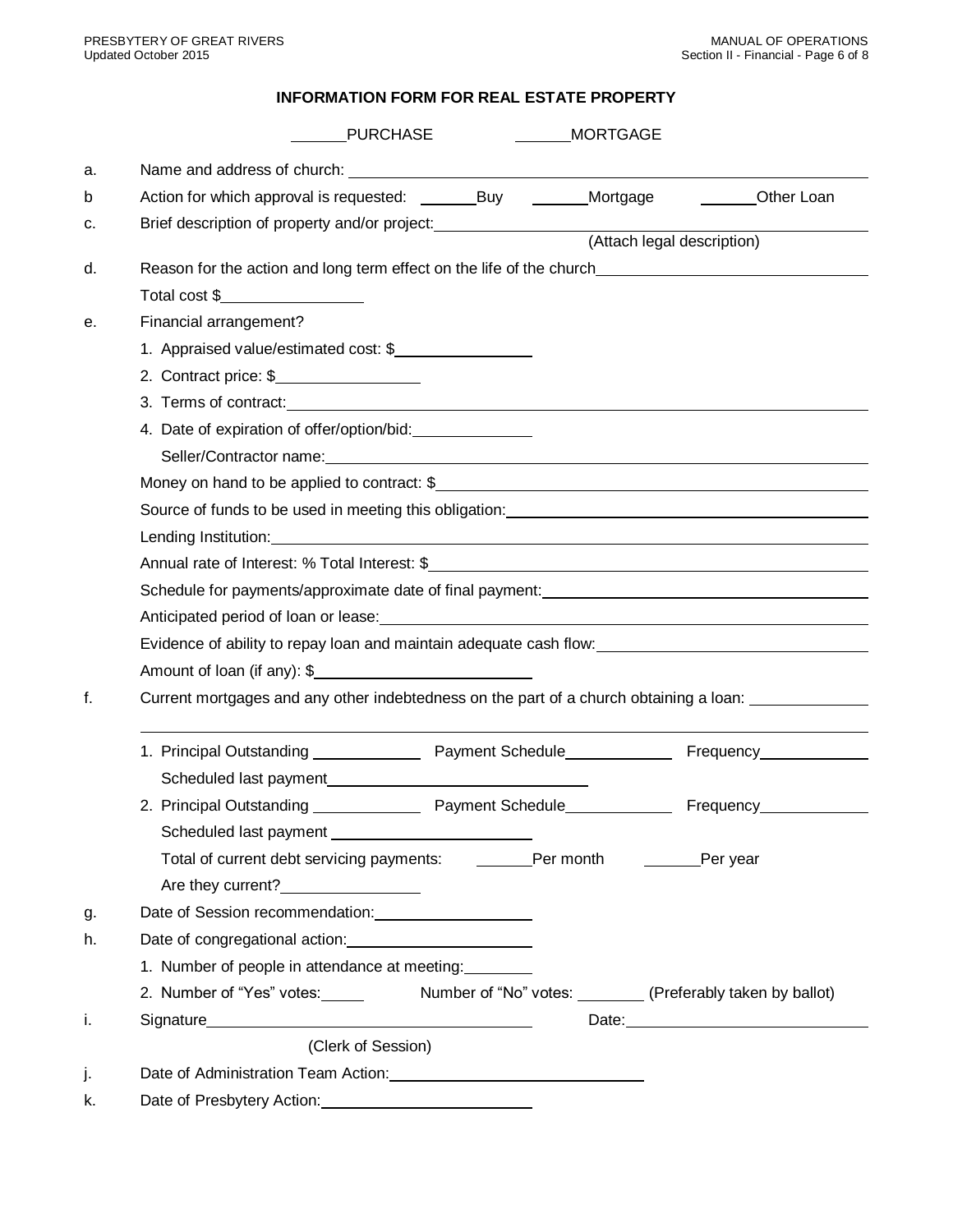# **CHURCH SESSION (TRUSTEES) ANNUAL REPORT As Of December 31,\_\_\_\_\_\_**

NOTE: Ultimately the Session is responsible for this report. If you have a Board of Trustees, you may choose to have them fill out the report. This information is REQUIRED BY THE PRESBYTERY OF GREAT RIVERS MANUAL.

| Church Address: Entertainment of the contract of the contract of the contract of the contract of the contract of the contract of the contract of the contract of the contract of the contract of the contract of the contract<br>related to the treasurer. (G-3.0113). See http:/www.pcusa.org/stewardship/financial.htm.<br>Prepared by: NAME<br>NAME<br>NAME<br>NAME<br>INDEBTEDNESS Since "all property held by or for a particular church  is held in trust  for the use and<br>benefit of the Presbyterian Church (U.S.A.)," (Book of Order, G-4.0203) the Presbytery needs to know<br>what major improvements you've made and to what extent your church's property serves as security for<br>mortgage loans or other debt.<br>Cost of this year's capital improvements \$<br>1.<br>Amount of new debt incurred this year \$<br>2.<br>3.<br>4.<br>5.<br>Indebtedness remaining on money borrowed in previous years<br>6.<br>Total indebtedness (2+6)<br>$\frac{1}{2}$ $\frac{1}{2}$ $\frac{1}{2}$ $\frac{1}{2}$ $\frac{1}{2}$ $\frac{1}{2}$ $\frac{1}{2}$ $\frac{1}{2}$ $\frac{1}{2}$ $\frac{1}{2}$ $\frac{1}{2}$ $\frac{1}{2}$ $\frac{1}{2}$ $\frac{1}{2}$ $\frac{1}{2}$ $\frac{1}{2}$ $\frac{1}{2}$ $\frac{1}{2}$ $\frac{1}{2}$ $\frac{1}{2}$ $\frac{1}{2}$ $\frac{1}{2}$<br>7.<br>$\sim$<br>Total payment(s) per year<br>8.<br><b>INSURANCE</b><br>Does the church carry insurance for:<br>Yes<br>$\overline{\phantom{a}}$ No<br>If yes, the amount of coverage is $$$<br>Buildings<br>а.<br>Yes<br><b>Solution</b> No<br>Contents<br>b.<br>If yes, amount $\frac{1}{2}$ [100] $\frac{1}{2}$ [100] $\frac{1}{2}$ [100] $\frac{1}{2}$ [100] $\frac{1}{2}$ [100] $\frac{1}{2}$ [100] $\frac{1}{2}$ [100] $\frac{1}{2}$ [100] $\frac{1}{2}$ [100] $\frac{1}{2}$ [100] $\frac{1}{2}$ [100] $\frac{1}{2}$ [100] $\frac{1}{2}$ [100<br>Personal Property _______Yes<br><b>Solution</b> No<br>c.<br>If yes, amount $\frac{1}{2}$<br>Prof Liability <b>No. 1998</b> Yes<br>$\rule{1em}{0.15mm}$ No<br>d.<br>If yes, amount $\frac{1}{2}$<br>Workers' Comp. _________Yes<br><b>No.</b><br>е.<br>Name of Insurance Company (s)<br><b>Example 2</b> Yes No Movement Strategy Press, amount \$<br><b>Employee Bonding</b><br>f.<br>Employee Wrongdoing Ins. _______ Yes ________ No lf yes, amount \$_______________<br>g.<br>(PLEASE ATTACH A COPY OF CERTIFICATE OF INSURANCE)<br><b>REMARKS</b><br>listed above, please use the back of this report for that purpose.<br>Prepared by: Note and the set of the set of the set of the set of the set of the set of the set of the set of the set of the set of the set of the set of the set of the set of the set of the set of the set of the set of th<br>Daytime phone: <u>contained and all phone</u><br>Please return by January _________, 20_____ to Presbytery of Great Rivers, 1230 W Candletree Dr, Suite D, Peoria, IL 61614 |    |  | Church Name: <u>containing and a series of the series of the series of the series of the series of the series of the series of the series of the series of the series of the series of the series of the series of the series of</u> |  |  |  |  |  |  |  |  |
|----------------------------------------------------------------------------------------------------------------------------------------------------------------------------------------------------------------------------------------------------------------------------------------------------------------------------------------------------------------------------------------------------------------------------------------------------------------------------------------------------------------------------------------------------------------------------------------------------------------------------------------------------------------------------------------------------------------------------------------------------------------------------------------------------------------------------------------------------------------------------------------------------------------------------------------------------------------------------------------------------------------------------------------------------------------------------------------------------------------------------------------------------------------------------------------------------------------------------------------------------------------------------------------------------------------------------------------------------------------------------------------------------------------------------------------------------------------------------------------------------------------------------------------------------------------------------------------------------------------------------------------------------------------------------------------------------------------------------------------------------------------------------------------------------------------------------------------------------------------------------------------------------------------------------------------------------------------------------------------------------------------------------------------------------------------------------------------------------------------------------------------------------------------------------------------------------------------------------------------------------------------------------------------------------------------------------------------------------------------------------------------------------------------------------------------------------------------------------------------------------------------------------------------------------------------------------------------------------------------------------------------------------------------------------------------------------------------------------------------------------------------------------------------------------------------------------------------------------------------------------------------|----|--|--------------------------------------------------------------------------------------------------------------------------------------------------------------------------------------------------------------------------------------|--|--|--|--|--|--|--|--|
| <b>ANNUAL AUDIT</b> The Book of Order requires an annual audit of the church's finances by someone not<br>If yes, amount $\frac{1}{2}$ and $\frac{1}{2}$ and $\frac{1}{2}$ and $\frac{1}{2}$ and $\frac{1}{2}$ and $\frac{1}{2}$ and $\frac{1}{2}$ and $\frac{1}{2}$ and $\frac{1}{2}$ and $\frac{1}{2}$ and $\frac{1}{2}$ and $\frac{1}{2}$ and $\frac{1}{2}$ and $\frac{1}{2}$ and $\frac{1}{2}$<br>If you have additional information to provide or need additional information about any of the categories                                                                                                                                                                                                                                                                                                                                                                                                                                                                                                                                                                                                                                                                                                                                                                                                                                                                                                                                                                                                                                                                                                                                                                                                                                                                                                                                                                                                                                                                                                                                                                                                                                                                                                                                                                                                                                                                                                                                                                                                                                                                                                                                                                                                                                                                                                                                                                         |    |  |                                                                                                                                                                                                                                      |  |  |  |  |  |  |  |  |
|                                                                                                                                                                                                                                                                                                                                                                                                                                                                                                                                                                                                                                                                                                                                                                                                                                                                                                                                                                                                                                                                                                                                                                                                                                                                                                                                                                                                                                                                                                                                                                                                                                                                                                                                                                                                                                                                                                                                                                                                                                                                                                                                                                                                                                                                                                                                                                                                                                                                                                                                                                                                                                                                                                                                                                                                                                                                                        | А. |  |                                                                                                                                                                                                                                      |  |  |  |  |  |  |  |  |
|                                                                                                                                                                                                                                                                                                                                                                                                                                                                                                                                                                                                                                                                                                                                                                                                                                                                                                                                                                                                                                                                                                                                                                                                                                                                                                                                                                                                                                                                                                                                                                                                                                                                                                                                                                                                                                                                                                                                                                                                                                                                                                                                                                                                                                                                                                                                                                                                                                                                                                                                                                                                                                                                                                                                                                                                                                                                                        |    |  |                                                                                                                                                                                                                                      |  |  |  |  |  |  |  |  |
|                                                                                                                                                                                                                                                                                                                                                                                                                                                                                                                                                                                                                                                                                                                                                                                                                                                                                                                                                                                                                                                                                                                                                                                                                                                                                                                                                                                                                                                                                                                                                                                                                                                                                                                                                                                                                                                                                                                                                                                                                                                                                                                                                                                                                                                                                                                                                                                                                                                                                                                                                                                                                                                                                                                                                                                                                                                                                        |    |  |                                                                                                                                                                                                                                      |  |  |  |  |  |  |  |  |
|                                                                                                                                                                                                                                                                                                                                                                                                                                                                                                                                                                                                                                                                                                                                                                                                                                                                                                                                                                                                                                                                                                                                                                                                                                                                                                                                                                                                                                                                                                                                                                                                                                                                                                                                                                                                                                                                                                                                                                                                                                                                                                                                                                                                                                                                                                                                                                                                                                                                                                                                                                                                                                                                                                                                                                                                                                                                                        | В. |  |                                                                                                                                                                                                                                      |  |  |  |  |  |  |  |  |
|                                                                                                                                                                                                                                                                                                                                                                                                                                                                                                                                                                                                                                                                                                                                                                                                                                                                                                                                                                                                                                                                                                                                                                                                                                                                                                                                                                                                                                                                                                                                                                                                                                                                                                                                                                                                                                                                                                                                                                                                                                                                                                                                                                                                                                                                                                                                                                                                                                                                                                                                                                                                                                                                                                                                                                                                                                                                                        |    |  |                                                                                                                                                                                                                                      |  |  |  |  |  |  |  |  |
|                                                                                                                                                                                                                                                                                                                                                                                                                                                                                                                                                                                                                                                                                                                                                                                                                                                                                                                                                                                                                                                                                                                                                                                                                                                                                                                                                                                                                                                                                                                                                                                                                                                                                                                                                                                                                                                                                                                                                                                                                                                                                                                                                                                                                                                                                                                                                                                                                                                                                                                                                                                                                                                                                                                                                                                                                                                                                        |    |  |                                                                                                                                                                                                                                      |  |  |  |  |  |  |  |  |
|                                                                                                                                                                                                                                                                                                                                                                                                                                                                                                                                                                                                                                                                                                                                                                                                                                                                                                                                                                                                                                                                                                                                                                                                                                                                                                                                                                                                                                                                                                                                                                                                                                                                                                                                                                                                                                                                                                                                                                                                                                                                                                                                                                                                                                                                                                                                                                                                                                                                                                                                                                                                                                                                                                                                                                                                                                                                                        |    |  |                                                                                                                                                                                                                                      |  |  |  |  |  |  |  |  |
|                                                                                                                                                                                                                                                                                                                                                                                                                                                                                                                                                                                                                                                                                                                                                                                                                                                                                                                                                                                                                                                                                                                                                                                                                                                                                                                                                                                                                                                                                                                                                                                                                                                                                                                                                                                                                                                                                                                                                                                                                                                                                                                                                                                                                                                                                                                                                                                                                                                                                                                                                                                                                                                                                                                                                                                                                                                                                        |    |  |                                                                                                                                                                                                                                      |  |  |  |  |  |  |  |  |
|                                                                                                                                                                                                                                                                                                                                                                                                                                                                                                                                                                                                                                                                                                                                                                                                                                                                                                                                                                                                                                                                                                                                                                                                                                                                                                                                                                                                                                                                                                                                                                                                                                                                                                                                                                                                                                                                                                                                                                                                                                                                                                                                                                                                                                                                                                                                                                                                                                                                                                                                                                                                                                                                                                                                                                                                                                                                                        |    |  |                                                                                                                                                                                                                                      |  |  |  |  |  |  |  |  |
|                                                                                                                                                                                                                                                                                                                                                                                                                                                                                                                                                                                                                                                                                                                                                                                                                                                                                                                                                                                                                                                                                                                                                                                                                                                                                                                                                                                                                                                                                                                                                                                                                                                                                                                                                                                                                                                                                                                                                                                                                                                                                                                                                                                                                                                                                                                                                                                                                                                                                                                                                                                                                                                                                                                                                                                                                                                                                        |    |  |                                                                                                                                                                                                                                      |  |  |  |  |  |  |  |  |
|                                                                                                                                                                                                                                                                                                                                                                                                                                                                                                                                                                                                                                                                                                                                                                                                                                                                                                                                                                                                                                                                                                                                                                                                                                                                                                                                                                                                                                                                                                                                                                                                                                                                                                                                                                                                                                                                                                                                                                                                                                                                                                                                                                                                                                                                                                                                                                                                                                                                                                                                                                                                                                                                                                                                                                                                                                                                                        |    |  |                                                                                                                                                                                                                                      |  |  |  |  |  |  |  |  |
|                                                                                                                                                                                                                                                                                                                                                                                                                                                                                                                                                                                                                                                                                                                                                                                                                                                                                                                                                                                                                                                                                                                                                                                                                                                                                                                                                                                                                                                                                                                                                                                                                                                                                                                                                                                                                                                                                                                                                                                                                                                                                                                                                                                                                                                                                                                                                                                                                                                                                                                                                                                                                                                                                                                                                                                                                                                                                        |    |  |                                                                                                                                                                                                                                      |  |  |  |  |  |  |  |  |
|                                                                                                                                                                                                                                                                                                                                                                                                                                                                                                                                                                                                                                                                                                                                                                                                                                                                                                                                                                                                                                                                                                                                                                                                                                                                                                                                                                                                                                                                                                                                                                                                                                                                                                                                                                                                                                                                                                                                                                                                                                                                                                                                                                                                                                                                                                                                                                                                                                                                                                                                                                                                                                                                                                                                                                                                                                                                                        | C. |  |                                                                                                                                                                                                                                      |  |  |  |  |  |  |  |  |
|                                                                                                                                                                                                                                                                                                                                                                                                                                                                                                                                                                                                                                                                                                                                                                                                                                                                                                                                                                                                                                                                                                                                                                                                                                                                                                                                                                                                                                                                                                                                                                                                                                                                                                                                                                                                                                                                                                                                                                                                                                                                                                                                                                                                                                                                                                                                                                                                                                                                                                                                                                                                                                                                                                                                                                                                                                                                                        |    |  |                                                                                                                                                                                                                                      |  |  |  |  |  |  |  |  |
|                                                                                                                                                                                                                                                                                                                                                                                                                                                                                                                                                                                                                                                                                                                                                                                                                                                                                                                                                                                                                                                                                                                                                                                                                                                                                                                                                                                                                                                                                                                                                                                                                                                                                                                                                                                                                                                                                                                                                                                                                                                                                                                                                                                                                                                                                                                                                                                                                                                                                                                                                                                                                                                                                                                                                                                                                                                                                        |    |  |                                                                                                                                                                                                                                      |  |  |  |  |  |  |  |  |
|                                                                                                                                                                                                                                                                                                                                                                                                                                                                                                                                                                                                                                                                                                                                                                                                                                                                                                                                                                                                                                                                                                                                                                                                                                                                                                                                                                                                                                                                                                                                                                                                                                                                                                                                                                                                                                                                                                                                                                                                                                                                                                                                                                                                                                                                                                                                                                                                                                                                                                                                                                                                                                                                                                                                                                                                                                                                                        |    |  |                                                                                                                                                                                                                                      |  |  |  |  |  |  |  |  |
|                                                                                                                                                                                                                                                                                                                                                                                                                                                                                                                                                                                                                                                                                                                                                                                                                                                                                                                                                                                                                                                                                                                                                                                                                                                                                                                                                                                                                                                                                                                                                                                                                                                                                                                                                                                                                                                                                                                                                                                                                                                                                                                                                                                                                                                                                                                                                                                                                                                                                                                                                                                                                                                                                                                                                                                                                                                                                        |    |  |                                                                                                                                                                                                                                      |  |  |  |  |  |  |  |  |
|                                                                                                                                                                                                                                                                                                                                                                                                                                                                                                                                                                                                                                                                                                                                                                                                                                                                                                                                                                                                                                                                                                                                                                                                                                                                                                                                                                                                                                                                                                                                                                                                                                                                                                                                                                                                                                                                                                                                                                                                                                                                                                                                                                                                                                                                                                                                                                                                                                                                                                                                                                                                                                                                                                                                                                                                                                                                                        |    |  |                                                                                                                                                                                                                                      |  |  |  |  |  |  |  |  |
|                                                                                                                                                                                                                                                                                                                                                                                                                                                                                                                                                                                                                                                                                                                                                                                                                                                                                                                                                                                                                                                                                                                                                                                                                                                                                                                                                                                                                                                                                                                                                                                                                                                                                                                                                                                                                                                                                                                                                                                                                                                                                                                                                                                                                                                                                                                                                                                                                                                                                                                                                                                                                                                                                                                                                                                                                                                                                        |    |  |                                                                                                                                                                                                                                      |  |  |  |  |  |  |  |  |
|                                                                                                                                                                                                                                                                                                                                                                                                                                                                                                                                                                                                                                                                                                                                                                                                                                                                                                                                                                                                                                                                                                                                                                                                                                                                                                                                                                                                                                                                                                                                                                                                                                                                                                                                                                                                                                                                                                                                                                                                                                                                                                                                                                                                                                                                                                                                                                                                                                                                                                                                                                                                                                                                                                                                                                                                                                                                                        |    |  |                                                                                                                                                                                                                                      |  |  |  |  |  |  |  |  |
|                                                                                                                                                                                                                                                                                                                                                                                                                                                                                                                                                                                                                                                                                                                                                                                                                                                                                                                                                                                                                                                                                                                                                                                                                                                                                                                                                                                                                                                                                                                                                                                                                                                                                                                                                                                                                                                                                                                                                                                                                                                                                                                                                                                                                                                                                                                                                                                                                                                                                                                                                                                                                                                                                                                                                                                                                                                                                        |    |  |                                                                                                                                                                                                                                      |  |  |  |  |  |  |  |  |
|                                                                                                                                                                                                                                                                                                                                                                                                                                                                                                                                                                                                                                                                                                                                                                                                                                                                                                                                                                                                                                                                                                                                                                                                                                                                                                                                                                                                                                                                                                                                                                                                                                                                                                                                                                                                                                                                                                                                                                                                                                                                                                                                                                                                                                                                                                                                                                                                                                                                                                                                                                                                                                                                                                                                                                                                                                                                                        |    |  |                                                                                                                                                                                                                                      |  |  |  |  |  |  |  |  |
|                                                                                                                                                                                                                                                                                                                                                                                                                                                                                                                                                                                                                                                                                                                                                                                                                                                                                                                                                                                                                                                                                                                                                                                                                                                                                                                                                                                                                                                                                                                                                                                                                                                                                                                                                                                                                                                                                                                                                                                                                                                                                                                                                                                                                                                                                                                                                                                                                                                                                                                                                                                                                                                                                                                                                                                                                                                                                        |    |  |                                                                                                                                                                                                                                      |  |  |  |  |  |  |  |  |
|                                                                                                                                                                                                                                                                                                                                                                                                                                                                                                                                                                                                                                                                                                                                                                                                                                                                                                                                                                                                                                                                                                                                                                                                                                                                                                                                                                                                                                                                                                                                                                                                                                                                                                                                                                                                                                                                                                                                                                                                                                                                                                                                                                                                                                                                                                                                                                                                                                                                                                                                                                                                                                                                                                                                                                                                                                                                                        | D. |  |                                                                                                                                                                                                                                      |  |  |  |  |  |  |  |  |
|                                                                                                                                                                                                                                                                                                                                                                                                                                                                                                                                                                                                                                                                                                                                                                                                                                                                                                                                                                                                                                                                                                                                                                                                                                                                                                                                                                                                                                                                                                                                                                                                                                                                                                                                                                                                                                                                                                                                                                                                                                                                                                                                                                                                                                                                                                                                                                                                                                                                                                                                                                                                                                                                                                                                                                                                                                                                                        | Ε. |  |                                                                                                                                                                                                                                      |  |  |  |  |  |  |  |  |
|                                                                                                                                                                                                                                                                                                                                                                                                                                                                                                                                                                                                                                                                                                                                                                                                                                                                                                                                                                                                                                                                                                                                                                                                                                                                                                                                                                                                                                                                                                                                                                                                                                                                                                                                                                                                                                                                                                                                                                                                                                                                                                                                                                                                                                                                                                                                                                                                                                                                                                                                                                                                                                                                                                                                                                                                                                                                                        |    |  |                                                                                                                                                                                                                                      |  |  |  |  |  |  |  |  |